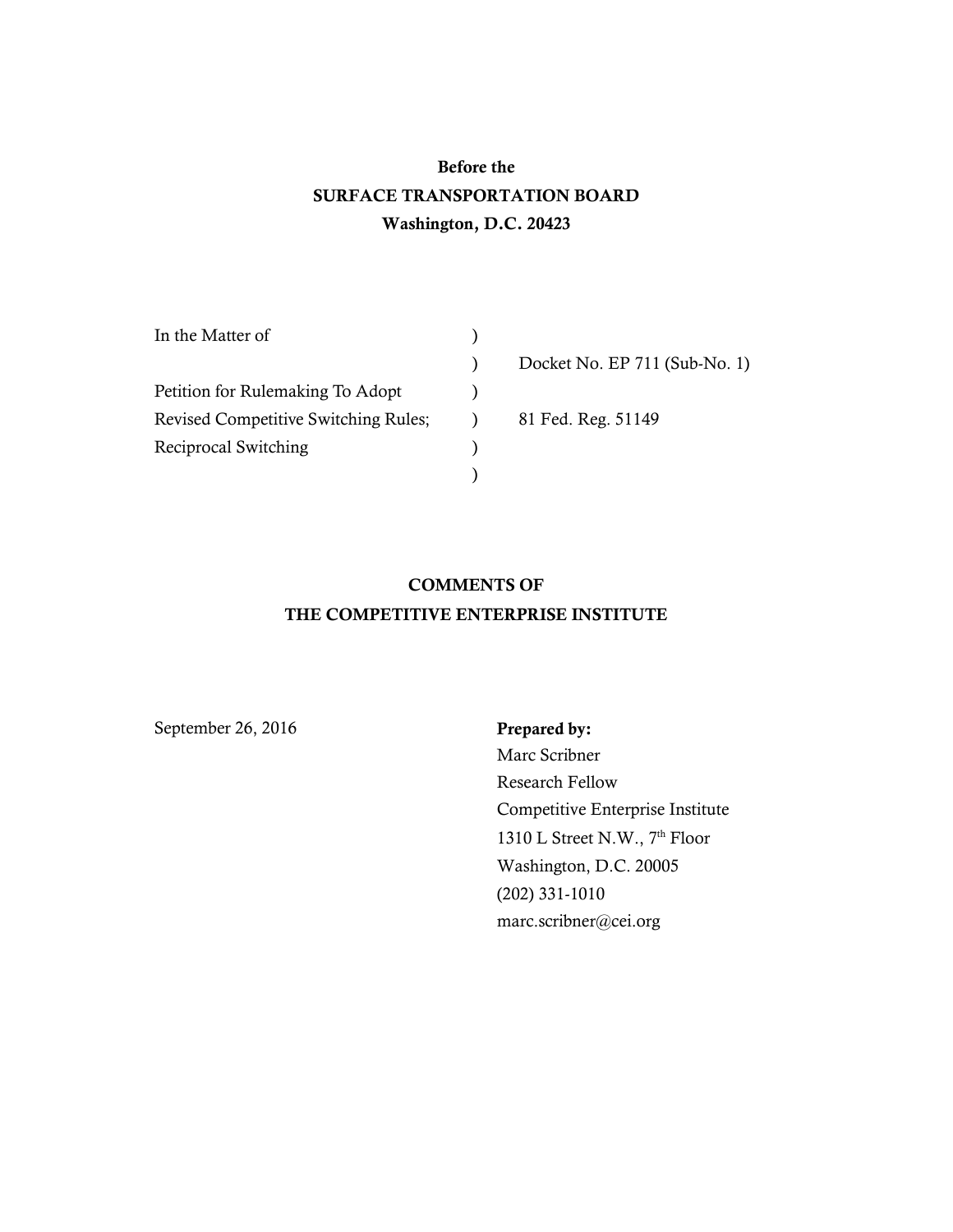### <span id="page-1-0"></span>Introduction

On behalf of the Competitive Enterprise Institute ("CEI"), I respectfully submit these comments in response to the Surface Transportation Board's ("STB") Notice of Proposed Rulemaking regarding Petition for Rulemaking To Adopt Revised Competitive Switching Rules; Reciprocal Switching ("NPRM"). <sup>1</sup> CEI is a nonprofit, nonpartisan public interest organization that focuses on regulatory policy from a pro-market perspective.<sup>2</sup> CEI previously filed numerous comments in both the Ex Parte 711 and Ex Parte 705 proceedings. 3

Our comments develop the following points:

- 1. STB ignores legislative acquiescence to the anticompetitive conduct requirement; and
- 2. Eliminating the anticompetitive conduct requirement simply because anticompetitive conduct has not been found in three decades is arbitrary and capricious and contrary to the public interest.

## I. STB Ignores Legislative Acquiescence to the Anticompetitive Conduct Requirement

In the Ex Parte 711 proceeding that considered the National Industrial Transportation League ("NITL") petition, carriers CSX Transportation and Norfolk Southern Railway argued that Congress ratified the anticompetitive conduct requirement of 49 C.F.R. § 1144.2(a)(1) by passing the ICC Termination Act of 1995 without changing the reciprocal switching provision presently codified at 49 U.S.C. § 11102(c). 4

STB rejected this argument, claiming in the NPRM that the railroads "do not cite any legislative history in which Congress even mentioned the agency's interpretation of former  $\S 11103$  (now  $\S 11102$ ), much less voiced approval for it."<sup>5</sup> While STB may not be persuaded that the ratification doctrine applies in this case, it failed to adequately consider another form of legislative inaction, one which does apply and one for which there is ample evidence of congressional intent: acquiescence.

-

<sup>1.</sup> Petition for Rulemaking To Adopt Revised Competitive Switching Rules; Reciprocal Switching, *Notice of Proposed Rulemaking*, EP 711 (Sub-No. 1), 81 Fed. Reg. 51149 (Aug. 3, 2016) [hereinafter NPRM].

<sup>2.</sup> *See* About CEI[, https://cei.org/about-cei](https://cei.org/about-cei) (last visited Sep. 2, 2016).

<sup>3.</sup> *See, e.g.,* Comments of the Competitive Enterprise Institute in the Matter of Competition in the Railroad Industry, *Notice*, Docket No. EP 705, 46 Fed. Reg. 2748 (Jan. 14, 2011), *available at* [https://www.stb.gov/Filings/all.nsf/d6ef3e0bc7fe3c6085256fe1004f61cb/83d6a8e38b7e1e05852](https://www.stb.gov/Filings/all.nsf/d6ef3e0bc7fe3c6085256fe1004f61cb/83d6a8e38b7e1e058525785a004d75dd/$FILE/229012.PDF) [5785a004d75dd/\\$FILE/229012.PDF;](https://www.stb.gov/Filings/all.nsf/d6ef3e0bc7fe3c6085256fe1004f61cb/83d6a8e38b7e1e058525785a004d75dd/$FILE/229012.PDF) Reply Comments of the Competitive Enterprise Institute in the Matter of Petition for Rulemaking to Adopt Revised Competitive Switching Rules, *Notice of Public Hearing*, Docket No. EP 711, 78 Fed. Reg. 49721 (Aug. 15, 2013), *available at* [https://www.stb.gov/Filings/all.nsf/d6ef3e0bc7fe3c6085256fe1004f61cb/e0d2b99c94bf5e84852](https://www.stb.gov/Filings/all.nsf/d6ef3e0bc7fe3c6085256fe1004f61cb/e0d2b99c94bf5e8485257b7a007252cc/$FILE/234311.pdf) [57b7a007252cc/\\$FILE/234311.pdf.](https://www.stb.gov/Filings/all.nsf/d6ef3e0bc7fe3c6085256fe1004f61cb/e0d2b99c94bf5e8485257b7a007252cc/$FILE/234311.pdf)

<sup>4.</sup> ICC Termination Act of 1995, Pub. L. No. 104-88, 109 Stat. 803.

<sup>5.</sup> NPRM, *supra* not[e 1,](#page-1-0) at 51154.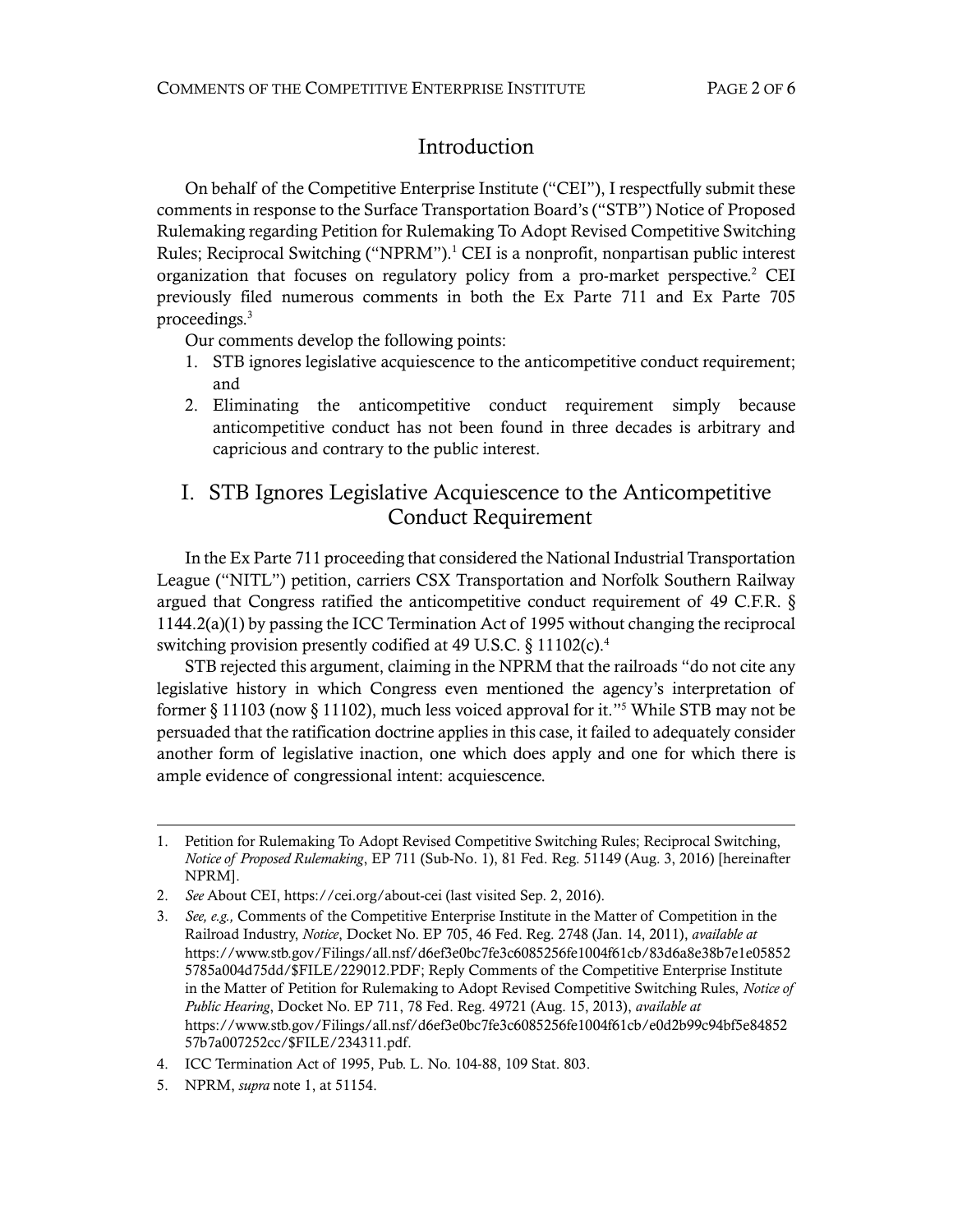In *Bob Jones University v. United States*, 461 S. Ct. 574 (1983), the Supreme Court held that the income tax exemption for nonprofit religious, charitable, or educational corporations does not apply to educational institutions engaged in race-based discrimination. It noted that "[n]onaction by Congress is not often a useful guide, but the nonaction here is significant." 6

The Court stressed legislative acquiescence because ever since the Internal Revenue Service had first interpreted the chartable exemption as not applicable to racially discriminatory corporations in 1970, a vigorous public debate had taken place and numerous unsuccessful bills were introduced in Congress to reverse the IRS interpretation. "It is hardly conceivable that Congress . . . was not abundantly aware of what was going on. In view of its prolonged and acute awareness of so important an issue, Congress' failure to act on the bills proposed on this subject provides added support for concluding that Congress acquiesced in the IRS ruling." 7

Just as in *Bob Jones University*, "the nonaction here is significant," as the debate is certainly prolonged and Congress is acutely aware of the decades-old battle between rail carriers and shippers over railroad access rules.

Since the *Intramodal Railroad Competition* and *Midtec Paper Corp.* decisions formally established the anticompetitive conduct requirement, numerous bills have been introduced in Congress to amend 49 U.S.C. § 11102 to eliminate the requirement. Most notable was the Surface Transportation Board Reform Act of 1999 introduced by Rep. Jim Oberstar (D-Minn.), then the Ranking Member of the House Transportation and Infrastructure Committee.<sup>8</sup> Section 104 of the bill included:

(b) Reciprocal Switching.--Section 11102(c)(1) of title 49, United States Code, is amended--

(1) by striking "may" in the first sentence and inserting "shall";

(2) by inserting after "service." the following: "In making this determination, the Board shall not require evidence of anticompetitive conduct by the rail carrier from which access is sought."; and

(3) by striking "may" in the last sentence and inserting "shall".

Ranking Member Oberstar's bill failed. It was reintroduced in 2001 and 2003 and failed both times.<sup>9</sup> Sen. Jay Rockefeller (D-W.V.) introduced the Railroad Competition Act of 2001 with nearly identical language amending § 11102 to repeal the anticompetitive conduct requirement.<sup>10</sup> Similar legislation was introduced by Rep. Richard Baker (R-La.) in 2003,<sup>11</sup> Sen. Conrad Burns (R-Mont.) in 2005,<sup>12</sup> Sen. Mark

1

<sup>6.</sup> Bob Jones University v. United States, 461 S. Ct. 574, 600 (1983).

<sup>7.</sup> *Id.* at 600-01.

<sup>8.</sup> Surface Transportation Board Reform Act of 1999, H.R. 3446, 106th Congress (1999).

<sup>9.</sup> Surface Transportation Board Reform Act of 2001, H.R. 141, 107th Congress (2001); Surface Transportation Board Reform Act of 2003, H.R. 2192, 108th Congress (2003).

<sup>10.</sup> Railroad Competition Act of 2001, S. 1103, Sec. 103, 107th Congress (2001).

<sup>11.</sup> Railroad Competition Act of 2003, H.R. 2924, 108th Congress (2003).

<sup>12.</sup> Railroad Competition Act of 2005, S. 919, 109th Congress (2005).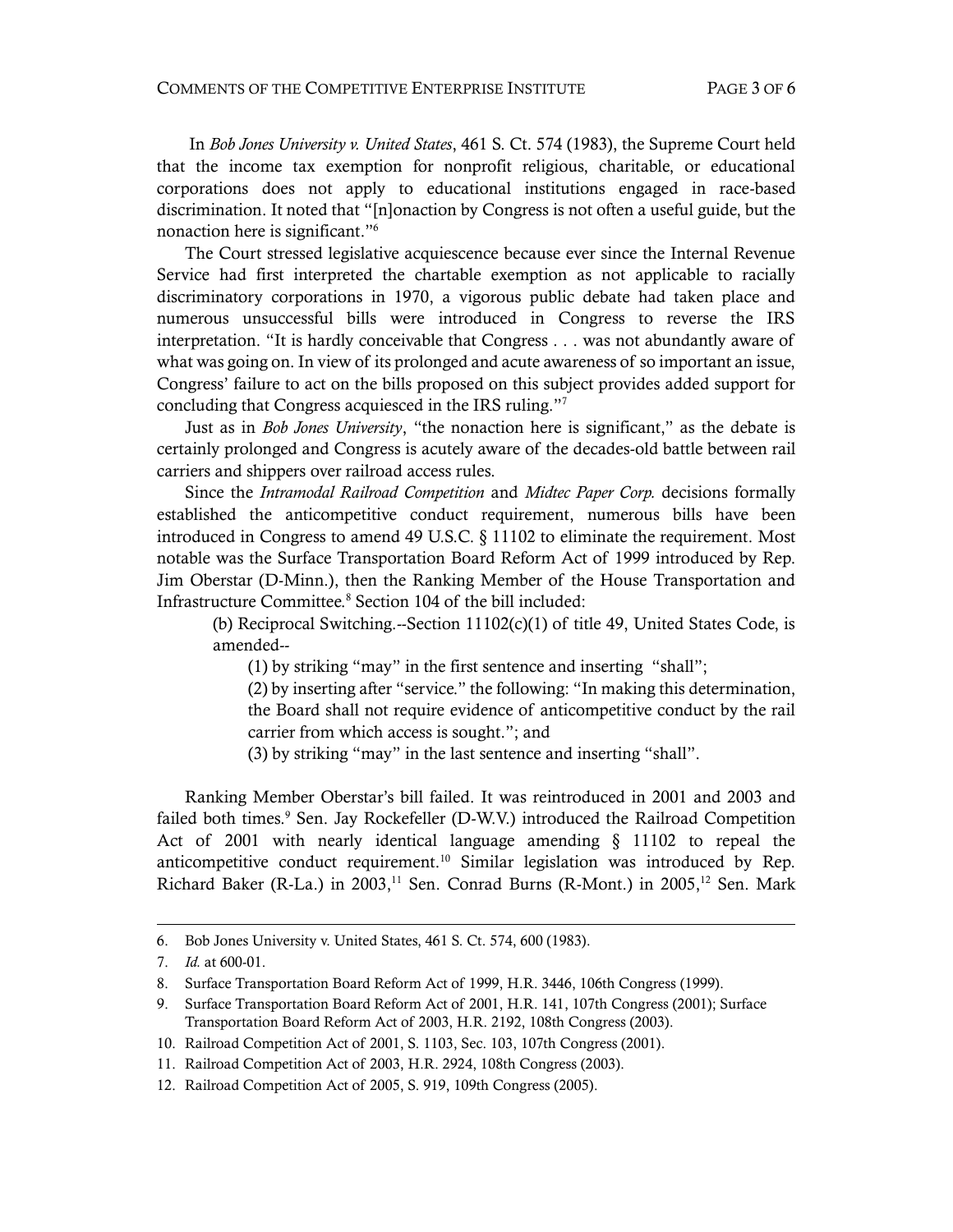Dayton (D-Minn.) in 2006,<sup>13</sup> and Rep. Oberstar and Sen. Rockefeller again in 2007.<sup>14</sup> All of these bills failed.

Further, the language appears to originate in the failed Surface Transportation Board Reauthorization Act of 1999, introduced by Rep. Bud Shuster (R-Pa.), then the Chairman of the House Transportation and Infrastructure Committee, and cosponsored by Ranking Member Oberstar.<sup>15</sup> Taken together, it is clear Congress believed its statute required the STB to find evidence of anticompetitive conduct before mandating reciprocal switching arrangements and that a majority of Congress opted not to amend the statute to eliminate the anticompetitive conduct requirement.

More recently, Sen. Tammy Baldwin (D-Wisc.) introduced the Rail Shipper Fairness Act of 2015,<sup>16</sup> Section 3 of which would have amended § 11102 to include:

"(c)  $(1)$  Except as provided in paragraph  $(2)$ , the Board shall require a Class 1 rail carrier to enter into a competitive switching agreement if a shipper or receiver, or a group of shippers or receivers, files a petition with the Board that demonstrates, to the satisfaction of the Board, that—

"(A) the facilities of the shipper or receiver for whom such switching is sought are served by rail only by a single, Class I rail carrier; and

"(B) subject to paragraph (4), there is, or can be a working interchange between—

"(i) the Class I rail carrier serving the shipper or receiver for whom such switching is sought; and

"(ii) another rail carrier within a reasonable distance of the facilities of such shipper or receiver.

"(2) Competitive switching may not be imposed under this subsection if—

"(A) either rail carrier between which such switching is to be established demonstrates that the proposed switching is not feasible or is unsafe; or

"(B) the presence of reciprocal switching will unduly restrict the ability of a rail carrier to serve its own shippers.

"(3) The requirement set forth in paragraph (1)(B) is satisfied if each facility of the shipper or receiver for which competitive switching is sought is—

"(A) within the boundaries of a terminal of the Class I rail carrier; or

"(B) within a 100-mile radius of an interchange between the Class I rail carrier and another carrier at which rail cars are regularly switched.".

These conclusive presumptions are strikingly similar to those proposed by NITL in its Ex Parte 711 petition, but are even more extreme. Sen. Baldwin's bill also failed.

Given sustained, repeated activity in Congress attempting and failing to amend 49 U.S.C.  $\S$  11102(c) to eliminate its anticompetitive conduct requirement, "it is hardly

1

<sup>13.</sup> Railroad Competition Act of 2006, S. 2921, 109th Congress (2006).

<sup>14.</sup> Railroad Competition and Service Improvement Act of 2007, H.R. 2125, 100th Congress (2007); Railroad Competition and Service Improvement Act of 2007, S. 953, 100th Congress (2007).

<sup>15.</sup> Surface Transportation Board Reauthorization Act of 1999, H.R. 3163, Sec. 6, 100th Congress (1999).

<sup>16.</sup> Rail Shipper Fairness Act of 2015, S. 853, 114th Congress (2015).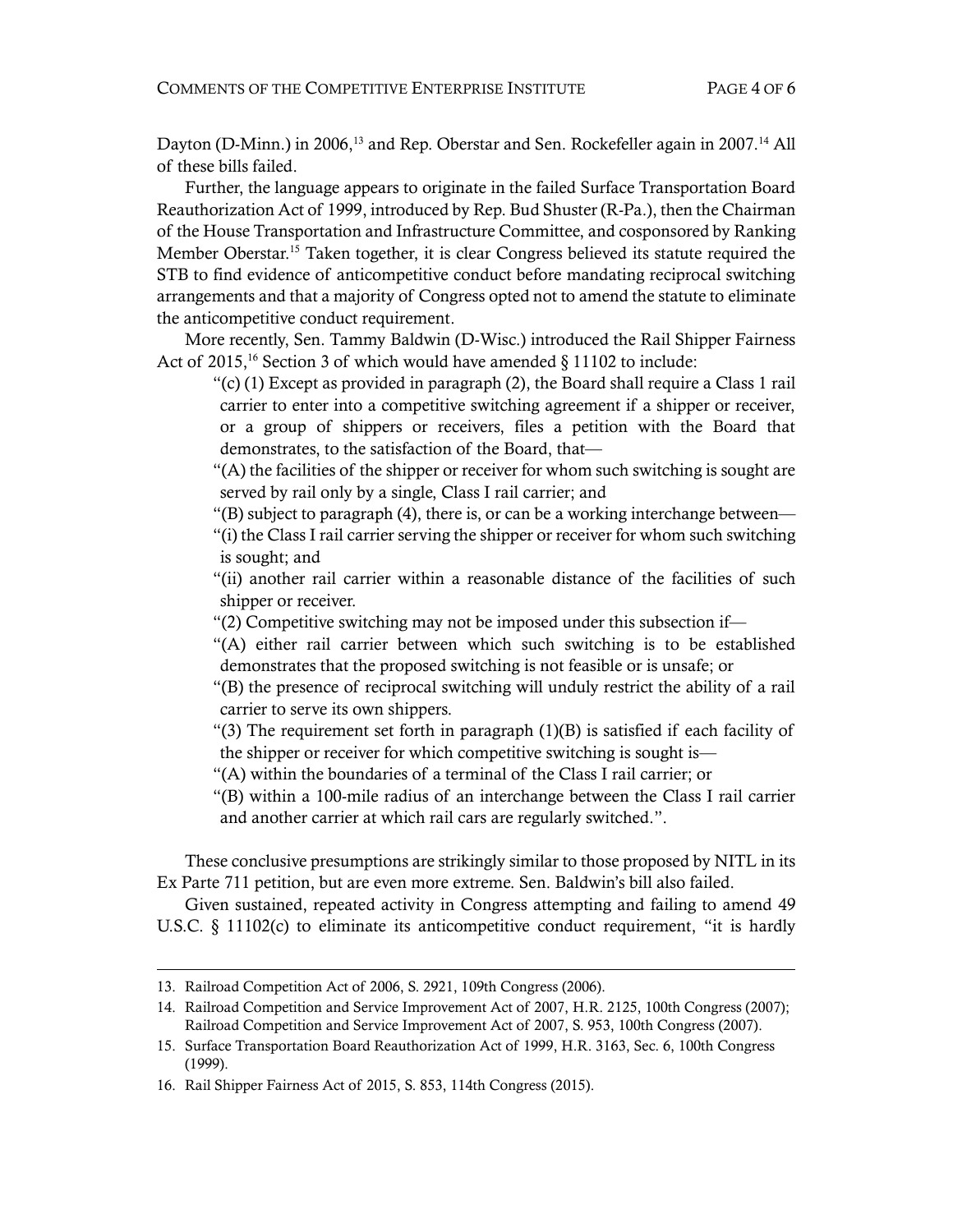conceivable that Congress . . . was not abundantly aware of what was going on." Congress has been given a meaningful opportunity to express disapproval of the *Intramodal Railroad Competition* and *Midtec Paper Corp.* interpretations, yet has repeatedly and consistently rejected attempts to do so over the last three decades. Thus, STB erred in ignoring Congress's acquiescence to the anticompetitive conduct requirement and is unlawfully attempting to reinterpret the statute in a manner inconsistent with congressional intent.

#### II. STB Cannot Eliminate the Anticompetitive Conduct Requirement Merely Because It Has Failed to Find Anticompetitive Conduct

STB claims that "[t]he sheer dearth of cases brought under  $\S 11102(c)$  in the three decades since *Intramodal Rail Competition* despite continued shipper concerns about competitive options and quality of service, suggests that part 1144 and *Midtec Paper Corp.* have effectively operated as a bar to relief rather than as a standard under which relief could be grants." <sup>17</sup> The NPRM also states that "improved economic health of the railroad industry and increased consolidation in the Class I railroad sector" <sup>18</sup> justifies its proposed reversal of the anticompetitive conduct requirement. STB's reasoning is flawed for three reasons.

First, STB is essentially proposing to rewrite the law of Congress to find guilt where none exists. The fact that no evidence of anticompetitive conduct has been found in 30 years should be cause for celebration, not a witch hunt. STB is absolutely correct that despite the lack of anticompetitive conduct, shippers still "express[] concerns about competition." <sup>19</sup> But shippers have an incentive to seek the lowest rates for the best service possible, and have demonstrated time and time again they are willing to politically manipulate the market if they can extract short-run favorable treatment from carriers. Instead of proposing to unlawfully acquiesce to shipping interest demands, STB should recognize the shippers' conduct for what it is: socially harmful rent-seeking.

Second, to demonstrate anticompetitive conduct, *Midtec* requires a showing that a carrier has either (1) "used its market power to extract unreasonable terms," or (2) "shown a disregard for the shipper's needs by rendering inadequate service" due to its monopoly position.<sup>20</sup> By implication, both of these criteria provide clear guidance as to what constitutes effective competition. Without a clear definition of what constitutes anticompetitive conduct, determining what constitutes effective competition becomes a whimsical and arbitrary bureaucratic exercise.

Third, while it is true the post-deregulation railroad industry has seen dramatically improved fortunes and Class I railroads have consolidated, STB fails to define the criteria and parameters by which it evaluates industry health over time. Interestingly, STB fails to note recent changes in the industry that directly contradict its rosy assessment. Coal,

-

<sup>17.</sup> NPRM, *supra* not[e 1,](#page-1-0) at 51152.

<sup>18.</sup> *Id.*

<sup>19.</sup> *Id.*

<sup>20.</sup> Midtec Paper Corp. v. Chicago & N.W. Transp. Co., 3 I.C.C.2d 171 (1986), *aff 'd sub nom* Midtec Paper Corp. v. United States, 857 F.2d 1487 (D.C. Cir. 1988).